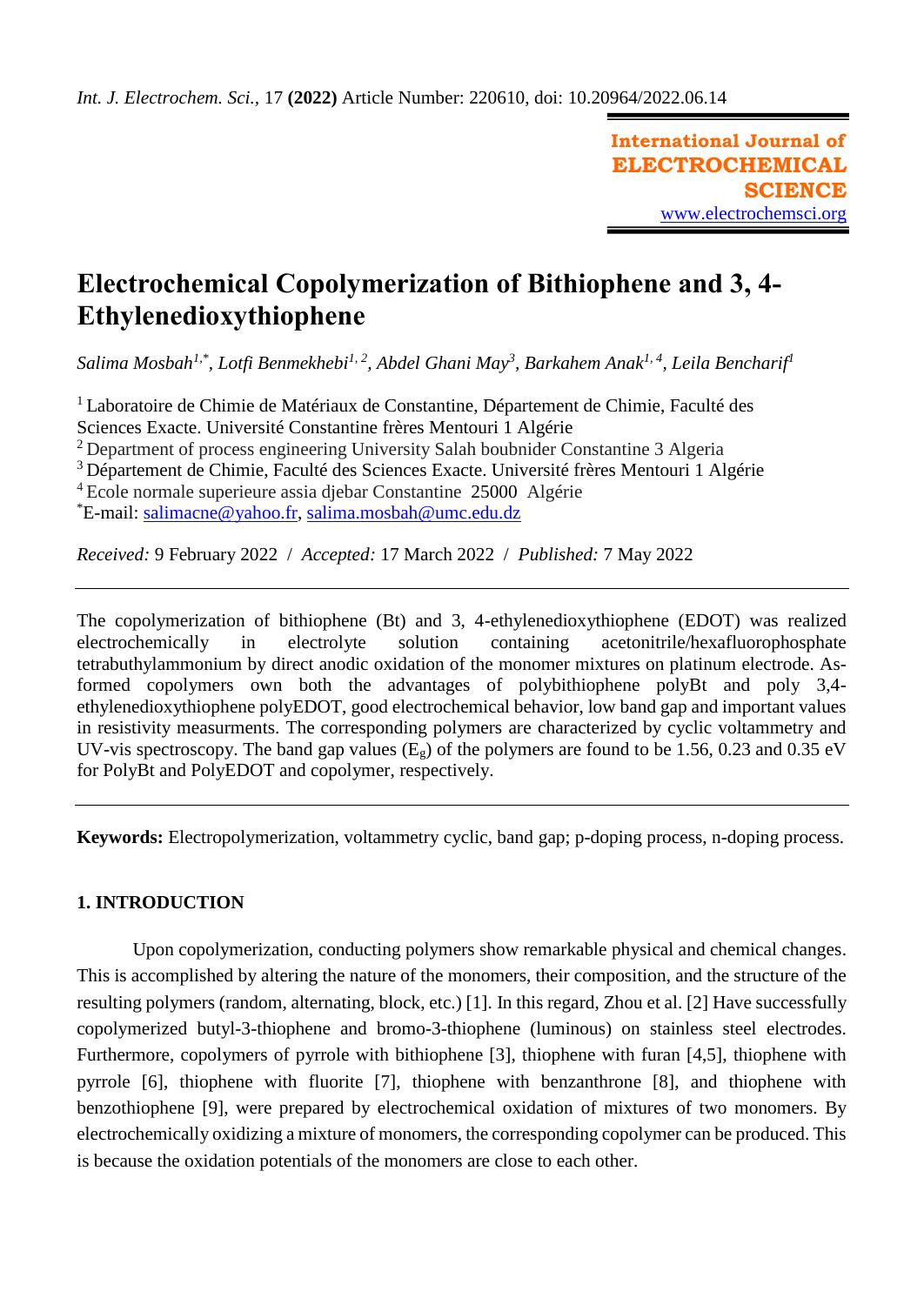The electrochemical copolymerization of furan and methyl-3lthiophene, at different polymerization potentials, for example, was carried out by Li et al. [2]. They used spectroscopy infrared to confirm that the methyl-3-thiophene units had been incorporated into the chain of copolymers and that the amount of these incorporated units increases with the potential of oxidation imposed. The quality of the deposited PFu was improved, and the opening of the cycle was reduced to a minimum by the introduction of a little pyrrole or thiophene in the matrix of polymer.

In the present work, Bt and EDOT were copolymerized succefully by electrochemical oxidation of the monomer mixtures

The electrochemistry of PolyBt, PolyEDOT and copolymers of Bt with EDOT were studied. In addition, spectroscopic properties and resistivity measurements of the copolymer were investigated in detail.

## **2. EXPERIMENTAL**

## *2.1. Reagents and solvents*

Commercially available EDOT (Aldrich), tetrabutylammonium hexafluorophosphate  $(Bu_4NPF_6)$ , and acetonitrile  $(CH_3CN)$  were used without further purification. Bithiophene, on the other hand, was purified by recrystallization.

Electrolytic solution (Bu<sub>4</sub>NPF<sub>6</sub> 0.1 M in CH<sub>3</sub>CN) was dried in presence of Aluminum oxide  $(Al<sub>2</sub>O<sub>3</sub>)$  previously heated at 450°C under vacuum during 24h and keep under argon atmosphere.

## *2.2. Electrochemical studies*

Electrochemical experiments were performed under argon atmosphere using a Pt disk electrode (diameter 1 mm). The counter electrode was a vitreous carbon or platinum rod and the reference electrode was SCE. The three electrodes cell was connected to a Voltalab PGZ 301. Activated Al<sub>2</sub>O<sub>3</sub> was added in the electrolytic solution to remove excess moisture. For a further comparison of the electrochemical and optical properties, all potentials are referred to the SCE electrode.

Following the work of Jenekhe [10], we estimated the electron affinity (EA) or lowest unoccupied molecular orbital (LUMO) and the ionization potential (IP) or highest occupied molecular orbital (HOMO) from the redox data. The LUMO and HOMO levels was calculated from the following empirical equations: LUMO (eV) =  $-[E<sub>onset</sub><sup>red</sup>$  (vs SCE) +4.4] and the HOMO level from: HOMO (eV)  $=$  - [E<sub>onset</sub><sup>ox</sup> (vs SCE) + 4.4], based on an SCE energy level of 4.4 eV relative to the vacuum. The electrochemical gap was calculated from:  $\Delta E^{el} = |HOMO-LUMO|$  (in eV).

For large scale polymer film production for the spectroscopic characterization, platinum or ITO glass electrodes with a larger surface area were employed as working electrodes and potensiostatic method at properly chosen potential was used.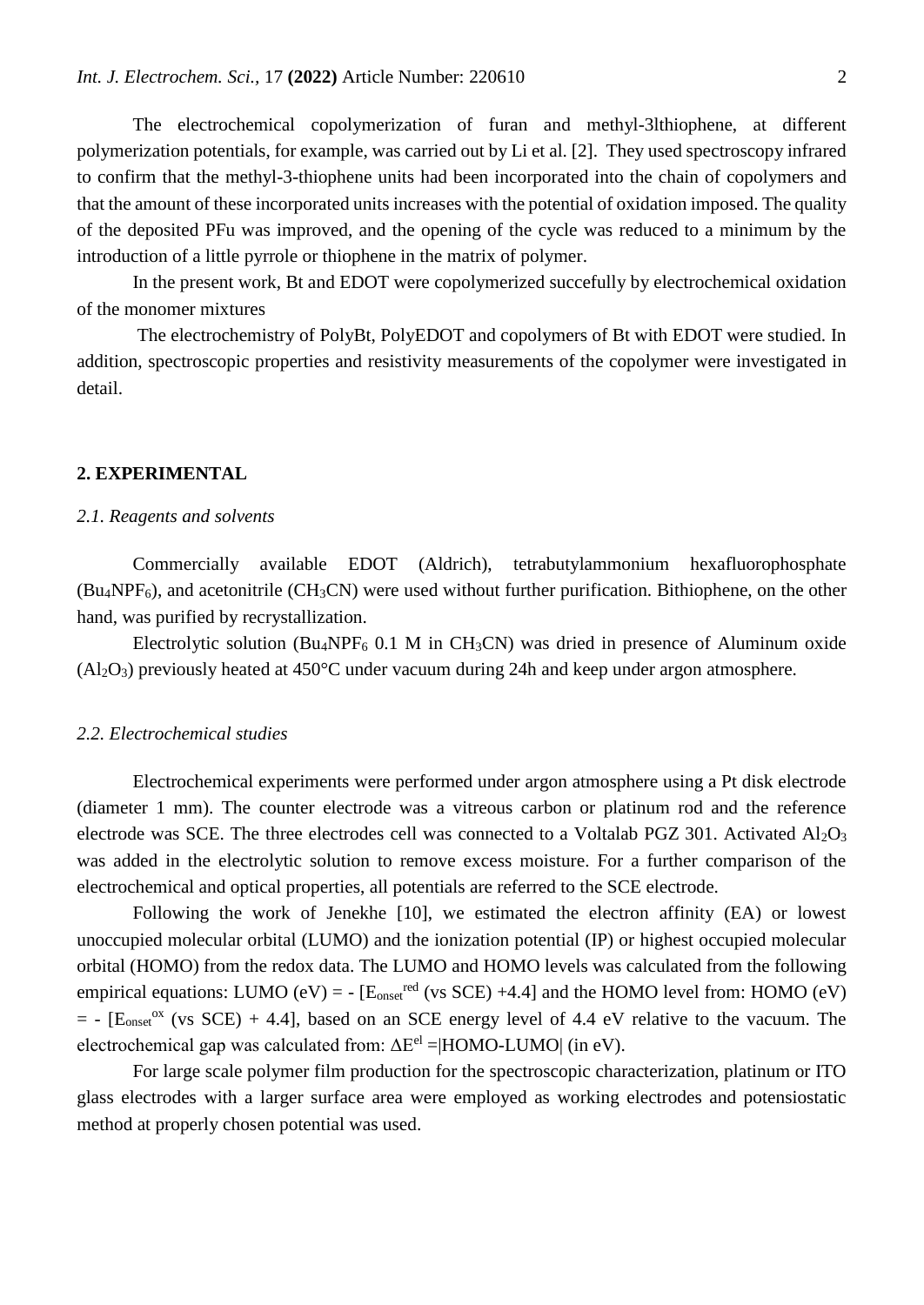#### *2.3. Characterization*

UV-Vis measurements were performed on a JASCO V-660 spectro-photometer, Optical band gap was calculated from the edge of the absorption spectrum using  $\Delta E^{opt} = \frac{hc}{\lambda}$  $\frac{\pi}{\lambda}$ , that can be simplified in  $\Delta E^{\text{opt}} = 1239.84/\lambda_{\text{onset}}$  with  $\lambda$  in nm.

The resistance of formed polymer films was measured by conventional four-probe techenique.

# **3. RESULTS AND DISCUSSION**

#### *3.1. Electrochemical copolymerization*

In order to ensure the copolymerisation of Bithiophene with EDOT, the electrochemical experiments were classified into different groups on the basis of feed ratios of two monomers. According to the method of Kuwabata et al [11], the concentration of Bthiophene was chosen as 0.025M, while that of EDOT was 0.05M.

Figure 1 reports the cyclic voltammetry of the two monomers recorded in oxidation and in reduction. Interestingly, the oxidation of Bt monomer, recorded at 1.3 V, was observed to be less easy than that of EDOT (1.55 V). Furthermore, figure 1 shows, also, that the oxidation onset of the monomers is recorded at 1.2 V and 1.13 V (Fig.1A and 1B) respectively, which implies that the copolymerization is feasible.

The anodic curves of the monomers, as well as that of a mixture of these monomers, are shown in Figure 1. What is interesting about the data in this figure is the different anodic curve between the monomers and their mixture. Further, the oxidation onset of the mixture of two monomers is initiated at 1.4V, which is between Bt and EDOT. This may be partly due to some changes of the electrochemical environment caused by successive deposition of the two monomers during the anodic polymerization. Similar results of copolymer oxidation induced by Bt and EDOT have been reported in the literature [11–13]. Furthermore, the fact that the oxidation potential of the mixture of Bt and EDOT is between that of the two monomers suggests that the two monomers are oxidized alternately, and the copolymer chains are composed of alternate Bt and EDOT units, indicating the occurrence of copolymerization. The result found is quite comparable to that shown in the literature [14].

In the cathodic range, the three compounds exhibit irreversible reduction waves. -1.18 V for Bt,- 1.14 V, -1.17 V for EDOT and -1.17 V for copolymer (fig 1A, 1B, 1C). We can clearly see that the reduction and reduction onset of the mixture occur between Bt and EDOT.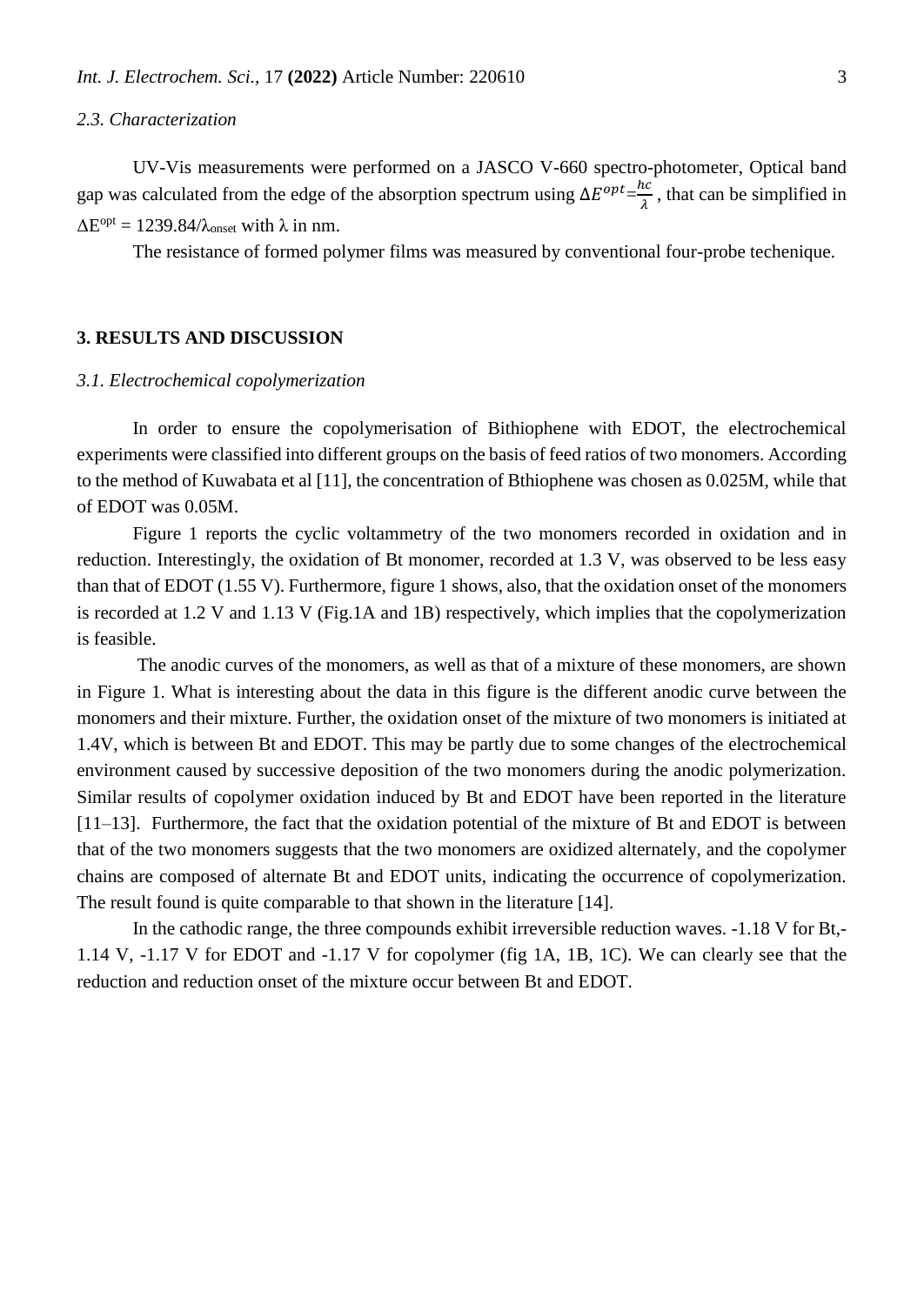

**Figure 1.** Cyclic voltammetry recorded in CH<sub>3</sub>CN + 0.1 M Bu<sub>4</sub>NPF<sub>6</sub> of (A) 0.025 M Bt, (B) 0.05 M EDOT and (C) 0.025 M Bt + 0.05 M EDOT, Sweep-rate: 100 mV/s, working electrode: platinum disk, diameter 1 mm.

From the onset of the first oxidation and reduction waves, HOMO and LUMO levels were calculated by Jenekhe format [10]. Bt with HOMO and LUMO levels calculated at -5.8 eV and -3.62 eV presents a lowest band gap ( $\Delta E^{el}$ : 2.08 eV) than EDOT (HOMO: -5.53 eV, LUMO: -3.55 V and  $\Delta E^{el}$ : 1.98 eV) And copolymer (HOMO: -5.55 eV, LUMO: -3.53 V and ΔEel : 2.02 eV). Notably, the monomer EDOT is more easily oxidized and reduced than Bt, leading to a 0.1 eV contraction of the band gap from Bt to EDOT.

#### *3.2. Electropolymerization processes of the monomers*

For Bt, the intensity of the new redox systems, Ian (5 mA per cycle), is in the same range as the intensity recorded at  $E1<sup>ox</sup>$  during the first cycle (4.45 mA).

For EDOT, Ian at cycle 10 (25 mA), is as strong as the intensity at  $E1<sup>ox</sup>$  at cycle 1 (16 mA), and for the copolymer, the intensity of new redox systems Ian (20 mA at cycle 10) is less than the intensity recorded at  $E1<sup>ox</sup>$  in the first cycle (30.1 mA). This demonstrates that the polymerization process is much more efficient for EDOT than for Bt in the first cycle.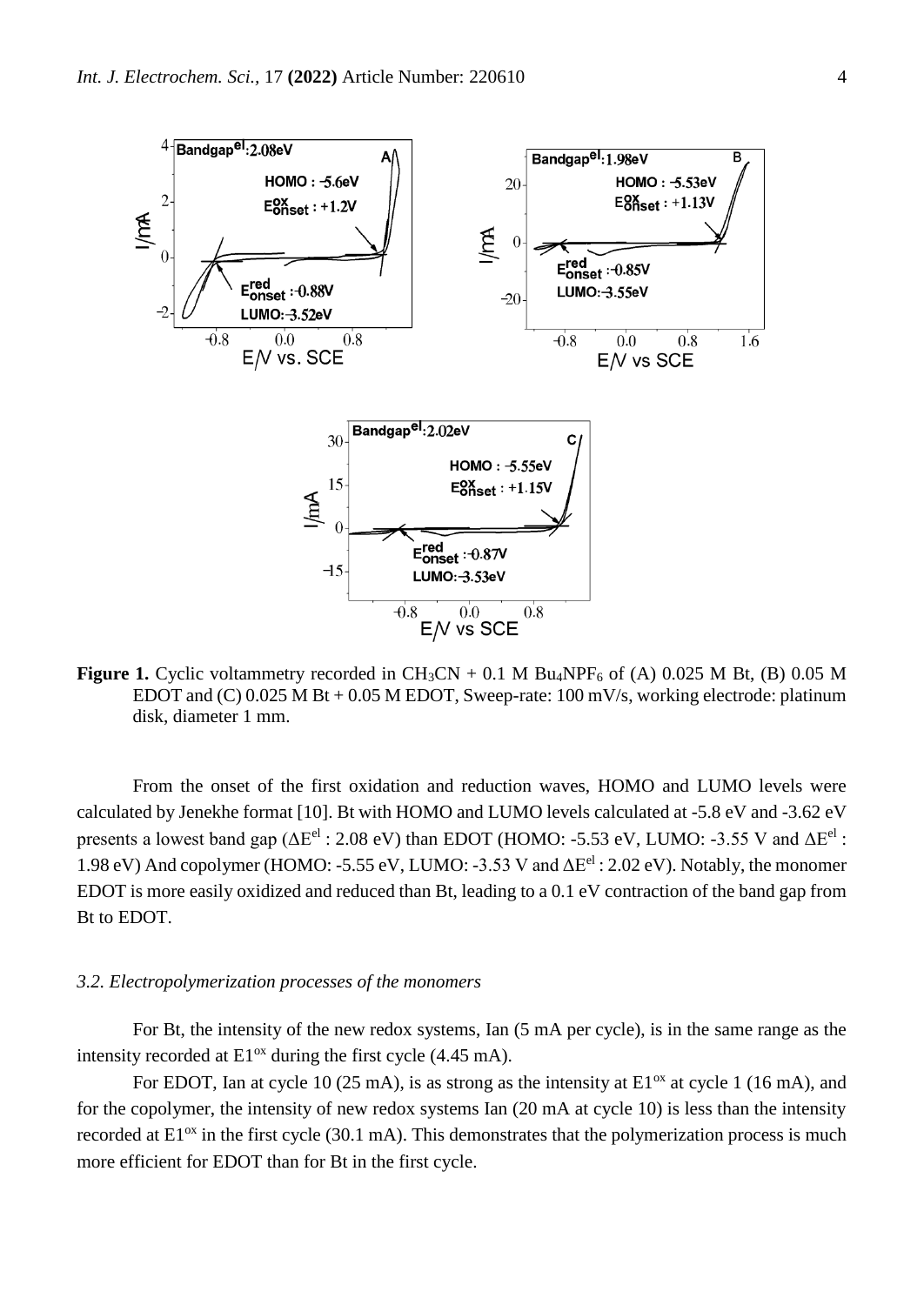

**Figure 3.** Cyclic voltammograms in CH<sub>3</sub>CN/Bu<sub>4</sub>NPF<sub>6</sub> 0.1 M of Bt 0.025M, 10 sweeps between 0.0 and 1.4 V,of EDOT 0.05 M, 10 sweeps between -0.6 and 1.45 V and copolymer (0.025M Bt+0.05M EDOT) 10 sweeps between -0.6 and 1.4 V Scan rate:  $100 \text{ mV} \cdot \text{s}^{-1}$ .

In order to obtain larger amount of polymer, for physicochemical analysis (UV, RESISTANCE…), electropolymerization of Bt, EDOT and copolymer was also performed with success along potentiostatic oxidation, at a potential slightly more positive than  $E^1{}_{ox}$  on working electrode of larger area (platinum, ITO glass electrodes).

As the polymers covering the electrode are insoluble in classical solvent, the study of their electrochemical behaviors was performed in a second electrochemical cell, in absence of monomer, using the previously modified platinum electrodes [22].

# *3.2. Electrochemical behaviour of the derived polymers*

Figure 5 shows the modified electrodes were cycled repeatedly between their oxidized and reduced states without significant decomposition of the material, as shown by the stable recurrent cycles. As for their respective precursors BT, EDOT and copolymer, the cyclic voltammetries of the polymer allows calculating the HOMO, LUMO and electrochemical band gap of the derived polymers.

PolyBt with onset oxidation and reduction potentials at 0.81 V and -0.84 V respectively, has a HOMO/ LUMO energy levels at -5.21 eV/ -3.56 eV and therefore an electrochemical band gap  $\Delta E^{el}$  of 1.56 eV.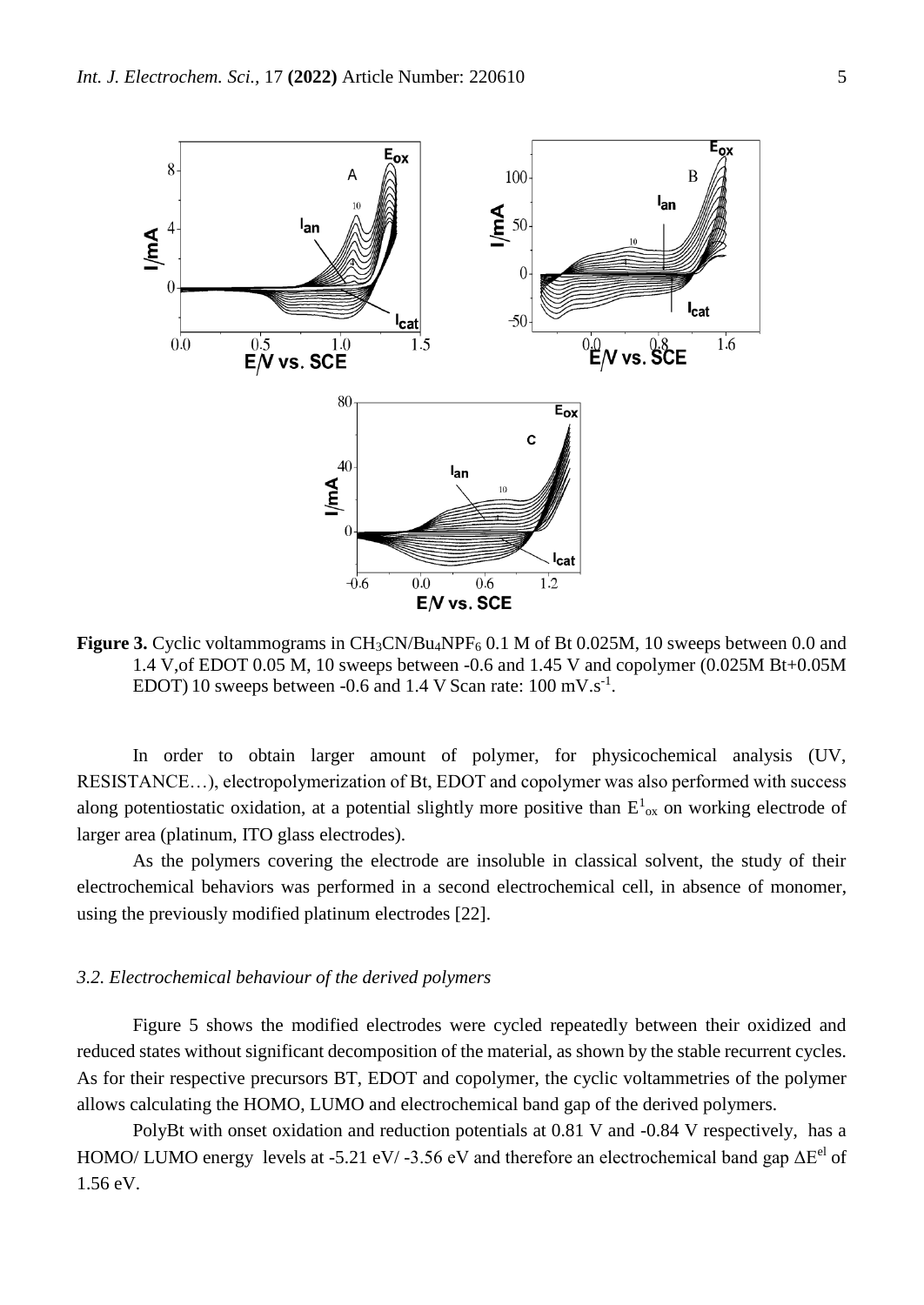PolyEDOT is oxidized at low potential values with onset oxidation at 0.13 V and is reduced at lower potential value with onset reduction at -0.1 V, leading to HOMO and LUMO levels at -4.53 eV and -4.3 eV respectively, and a band gap  $\Delta E^{el}$  of 0.23 eV much less than the polyBt band gap.

The polyEDOT band gap contraction (1.33 eV) is 13 times bigger range than polyBt; this is due to the high conductivity of polyEDOT when oxidized and reduced.

For the copolymer formed with onset oxidation and reduction potentials at 0.15 V and -0.2 V, respectively, has its HOMO/ LUMO energy levels at -4.55 / -4.2 eV and therefore an electrochemical band gap  $\Delta E^{el}$  of 0.35 eV. This values intervenient between polyBt and polyEDOT.



**Figure 5.** Voltammetric responses recorded in Bu<sub>4</sub>NPF<sub>6</sub> 0.1 M in CH<sub>3</sub>CN between -1.2V and 1.3V for polyBt (A), between -0.5V and 0.5V for polyEDOT (B) between -0.6V and 1.2V for polyBt+ polyEDOT (C). Scan rate:  $100 \text{ mV}$ .  $\text{s}^{-1}$ .

The anodic and cathodic responses of the polymers are associated to the well-known p- and ndoping processes of electroactive polymers as presented in scheme 3. [15-22]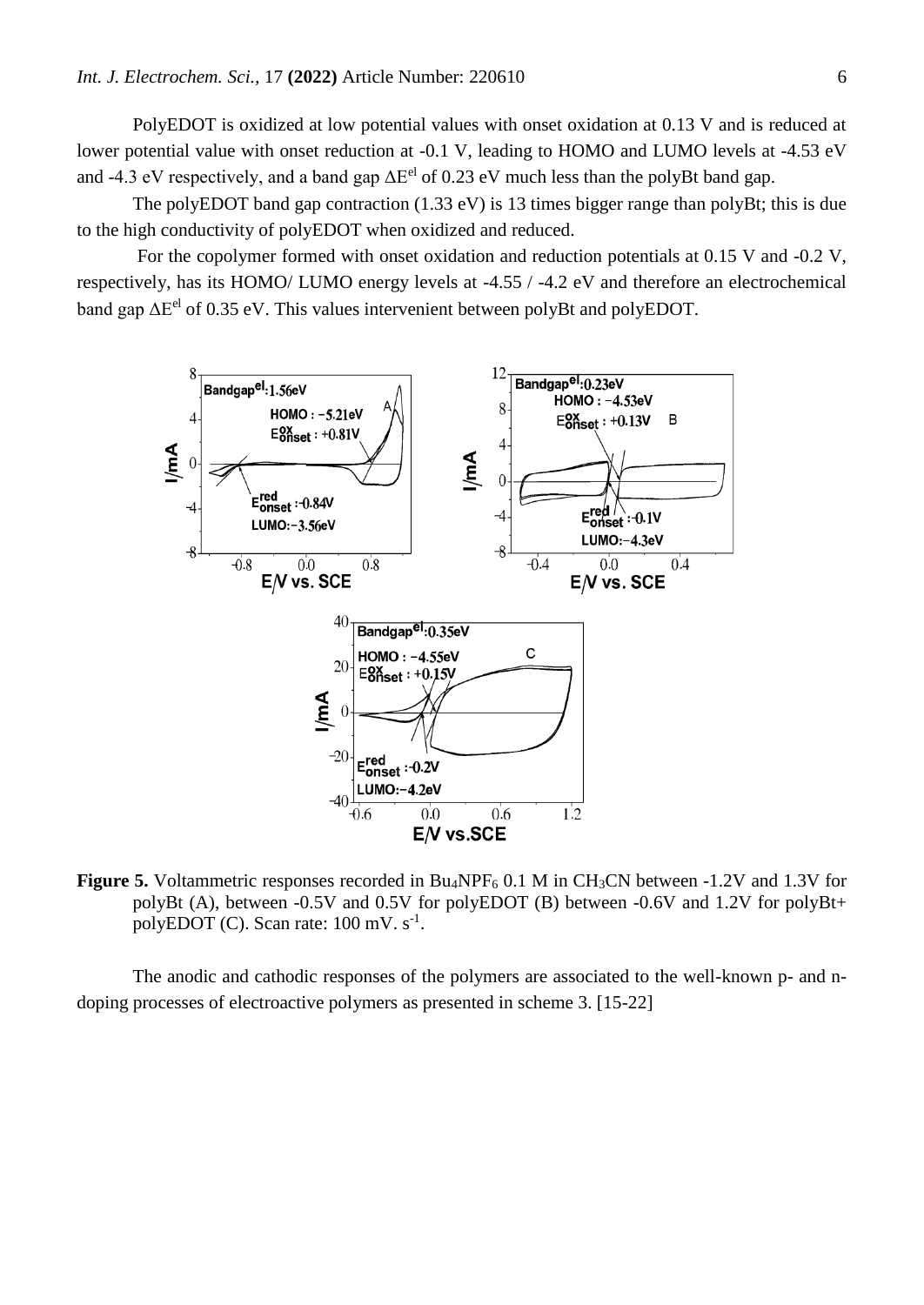

**Scheme 3**. Description of the p- and n- doping processes of polyBt and polyEDOT.

In oxidation, the p-doping process corresponds to an electron abstraction from the polymer backbone leading to the formation of holes; the electroneutrality of the p-doped polymer is obtained by insertion of the anion hexafluorophosphate (PF<sub>6</sub><sup>-</sup>) in the polymer matrix. Under its p-doped state, mobility of holes is at the origin of the conductivity of the semi-conducting polymer. m, defined as the p-doping level, depends on the potential at which the polymer is oxidized, and the p-doping process is reversible if the polymer is not over-oxidized at too positive potential value. In reduction, the n-doping process corresponds to the reduction of the polymer matrix, leading to an excess of electrons in the polymer and accompanied by the insertion of the cation tetrabutylammonium  $(Bu<sub>4</sub>N<sup>+</sup>)$  for the electroneutrality. Under its n-doped state, the mobility of electrons is at the origin of the conductivity of the semi-conducting polymer. Here, m' is defined as the n-doping level and depends on the potential at which the polymer is reduced. The n-doping process is reversible since the potential does not reach the over-reduction process of the polymer. In the present study, processes appear reversible at the scale of the cyclic voltammetry between -0.2 V and 0.2 V for polyEDOT (B) and between -0.4 V and 0.6 V for poly (Bt+EDOT)(C), but for poly Bt is reversible just in oxidation at 1.0V(A) (see figure 5) [15-22].

# *3.4. Physical characterization of monomers and of their derived polymers*

## *3.4.1. UV-visible spectroscopy*

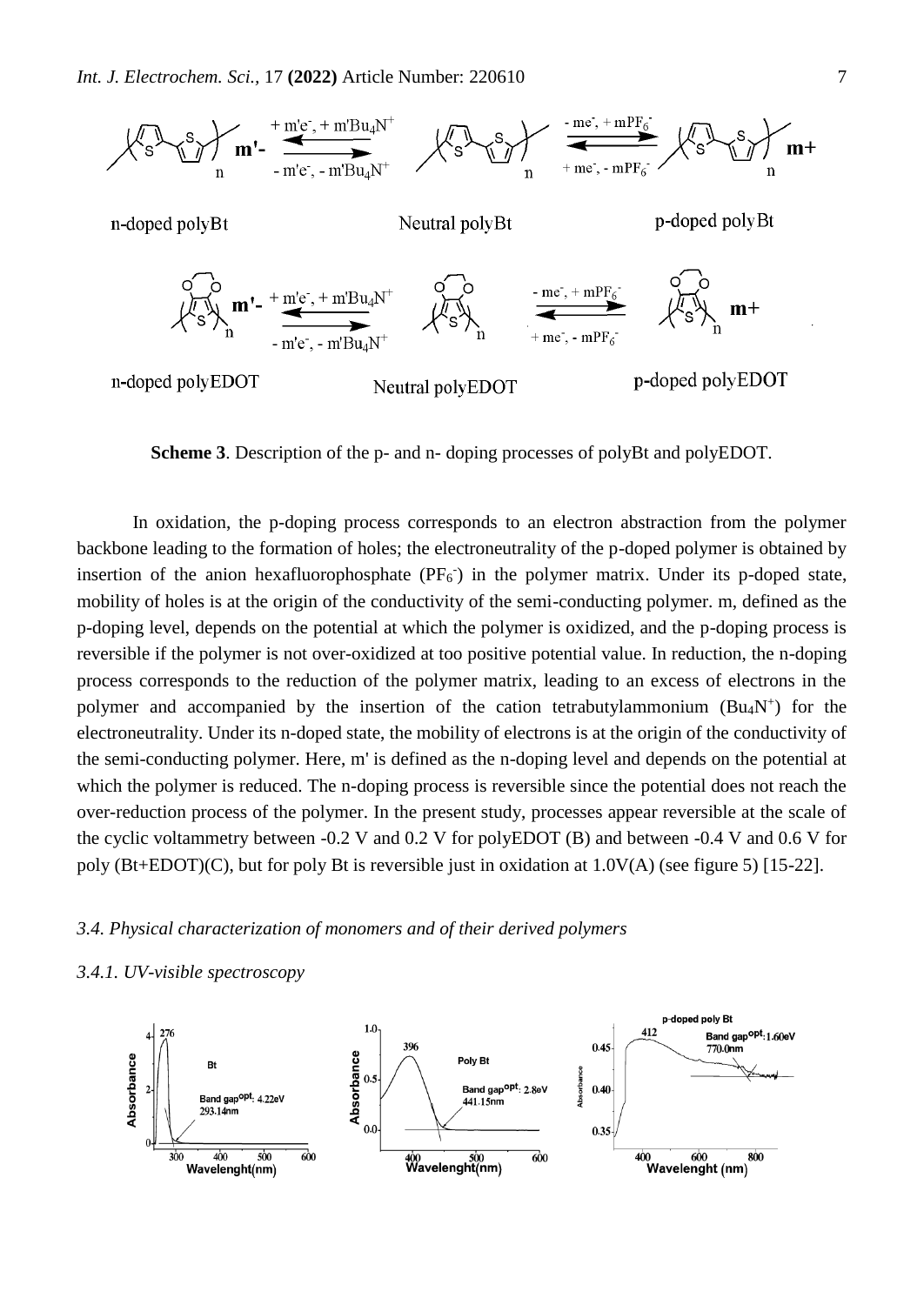

**Figure 6.** UV-visible spectra in DMSO of monomers and polymers

Figure 6 presents the UV-visible spectra recorded in DMSO of Bt, EDOT and Copolymer. All the monomer spectra present absorption bands centered at 278, 364.22 and 309 nm, respectively. Moreover, the calculated optical band gaps of Bt, EDOT and the copolymer is 4.22 eV, 3.12 eV and 3.51 eV, respectively.

We found that, the value of the measured gap is between That of BT and EDOT, and The difference of 1.2 eV between the two optical band gaps of BT and EDOT is lower than the one calculated from electrochemical studies (0.1 eV) [15-22].

After polymerization on a transparent glass electrode coated by a thin indium-tin oxide (ITO) layer, the UV spectra of the polymers in their p-doped states were recorded.

The spectrum of polyBt shows a main absorption band at 412 nm, but with a long tail up to 700 nm, showing an extension of the conjugation from the monomer to the polymer.

The optical band gap calculated from the onset absorption wavelength (770nm) is around 1.60 eV.

In the wavelength range used for this study, a spreading of the absorption band of the p-doped polymer is observed, which therefore exhibits a significant charge transfer character.

The UV spectrum of polyEDOT has a band at 460.34 nm with a long tail up to 850 nm.

The optical band gap calculated from the onset absorption wavelength (825.86 nm) is 1.44 eV, For poly (BT+EDOT) his spectrum shows a band centered at 468.06 nm.

The optical band gap calculated from the onset absorption wavelength (807.90 nm) is 1.53 eV.

The spectrum of copolymer shows the characteristic absorption of both polyBt and polyEDOT.

After its synthesis as a thick film on a platinum electrode, we attempt to solubilise the polymer in DMSO. Figure 6 presents the UV-visible spectrum of the solubilised fraction of polymers obtained from Bt, EDOT and copolymer. From this spectrum we note a main absorption band centered at 396, 408 nm and 405nm, respectively.  $\lambda$  onset around 441,461 and 455 nm leading to an optical band gap of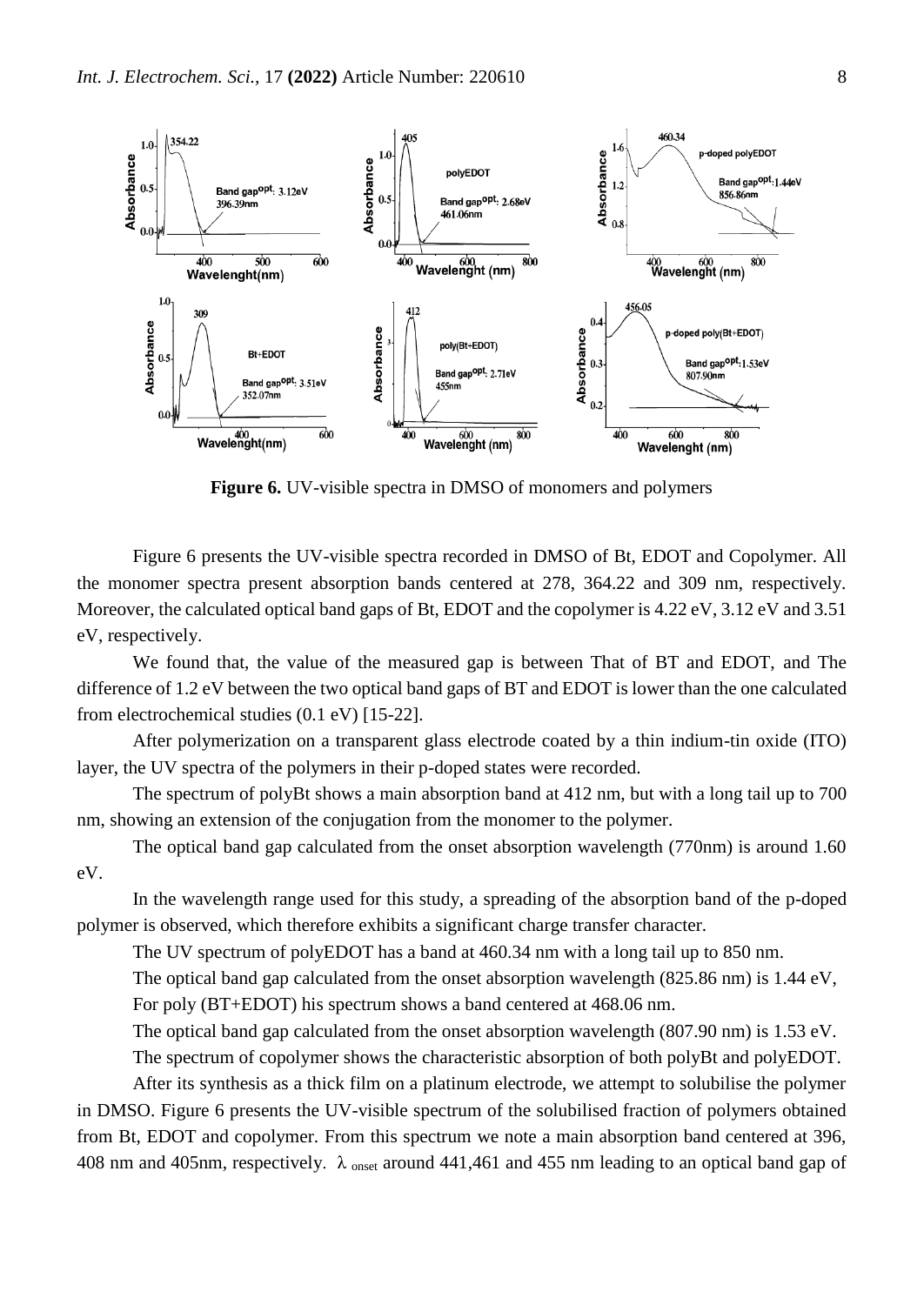2.8, 2.68 and 2.71 eV. However, this band gap is in great accordance with the results calculated from electrochemical studies [15].

The obtained results are presented in and in Table 1.

| Polymers  | Amax   | <i>Konset</i> | $E_{g}^{opt}$ (eV)a | $E_{onset}^{ox}$ (V) | $E_{onset}^{red}$ (V)c | <b>EHOMO</b> | <b>ELUMO</b> | $E_g^{el}$ (eV)f |
|-----------|--------|---------------|---------------------|----------------------|------------------------|--------------|--------------|------------------|
|           | (nm)   | (nm)          |                     |                      |                        | (eV)d        | (eV)e        |                  |
|           | 412    | 770           | 1.6                 | 0.81                 | $-0.84$                | $-5.21$      | $-3.56$      | 1.56             |
|           |        |               |                     |                      |                        |              |              |                  |
|           | 460.34 | 856.86        | 1.44                | 0.13                 | $-0.1$                 | $-4.53$      | $-4.3$       | 0.23             |
|           |        |               |                     |                      |                        |              |              |                  |
|           |        |               |                     |                      |                        |              |              |                  |
| Copolymer | 456.04 | 807.90        | 1.53                | 0.15                 | $-0.2$                 | $-4.55$      | $-4.2$       | 0.35             |

**Table 1.** Optical and electrochemical band gaps of the polymers

<sup>a</sup> Energy of the band gap calculated from UV–vis spectroscopy, Eg opt= 1237.5/λonset.

<sup>b</sup> First oxidation potentials of the monomers and polymers from CV measurements.

<sup>c</sup> First reduction potentials of the monomers and polymers from CV measurements.

<sup>d</sup> Energy of the highest occupied molecular orbital calculated from  $E_{HOMO} = (Eox \text{ onset} + 4.4)$ .

 $e^e$  Energy of the lowest unoccupied molecular orbital calculated from  $E_{LUMO}$  (Ered onset+4.4).

<sup>f</sup> Energy of the band gap calculated from the difference between the energy of the HOMO and the LUMO.

#### *3.4.1. Resistance measurement*

The resistance of polyBt, polyEDOT and copolymer potentiotatically obtained from Bu<sub>4</sub>NPF<sub>6</sub> 0.1 M in CH3CN solution containing 0.025M Bt and 0.05M EDOT are shown in table 2. Pure polyEDOT has the lowest resistance, which is up to 2 ohm, while the resistance of polyBt is about 8 ohm. It can be clearly seen from Table II the resistance of copolymer is between those of pure polyEDOT and Bt. This indicates that the insert of polyEDOT units into polyBt is helpful to improve the conductivity of polyBt [14].

**Table 2.** The resistance of polyBt, polyEDOT and copolymer

| Polymer   | Resistance (ohm) |  |  |  |  |
|-----------|------------------|--|--|--|--|
| PolyBt    |                  |  |  |  |  |
| PolyEDOT  |                  |  |  |  |  |
| Copolymer |                  |  |  |  |  |